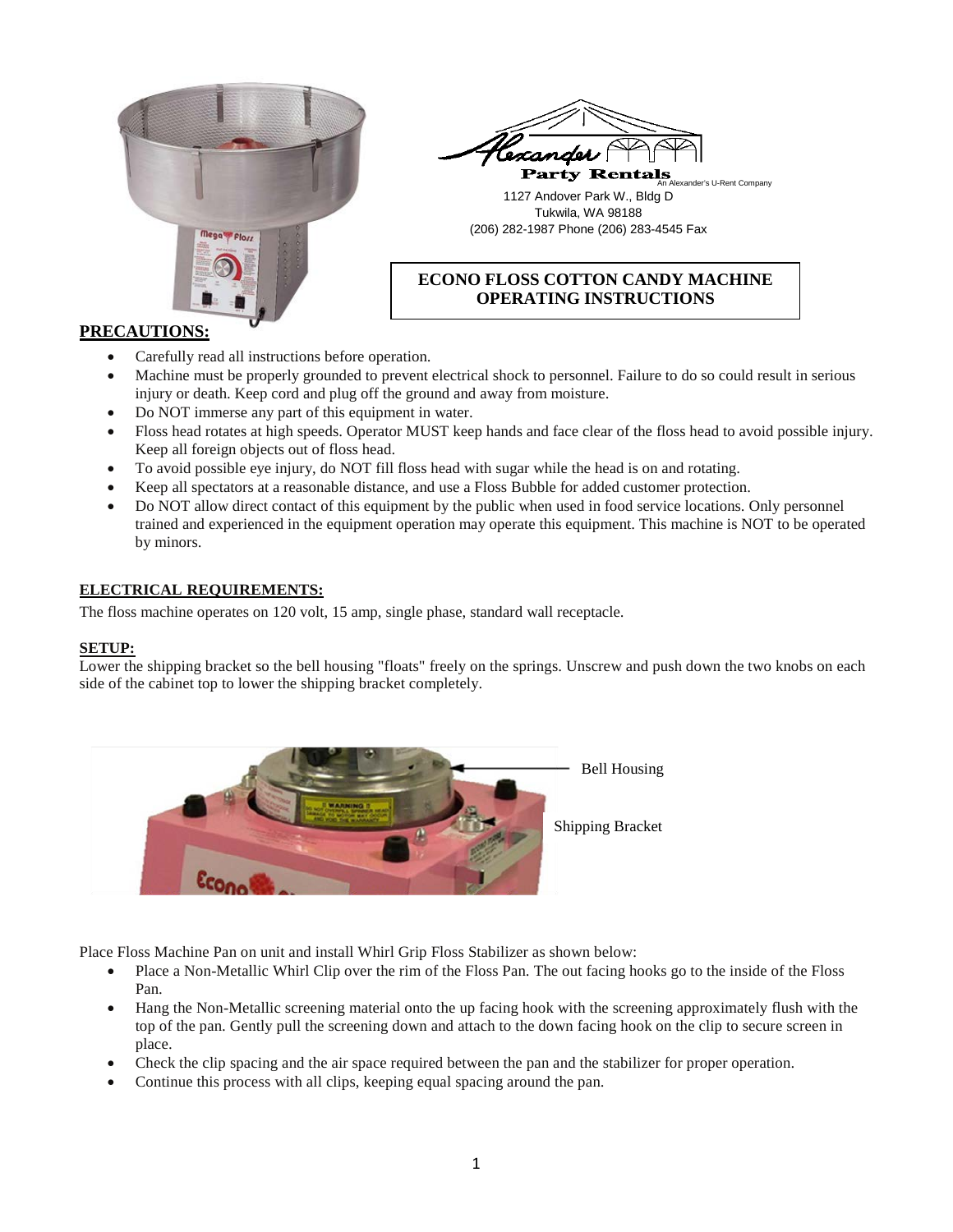

Make sure the main switch and the heat switch are in the "OFF" positions before plugging machine into an outlet.

**Heat Control Knob**: Increases or decreases voltage to heating element using a graduated dial.



**Main Switch**: Turns motor "on" or "off" and supplies voltage to the heat switch.

**Heat Switch**: Turns voltage to the heating element "on" or "off".

### **OPERATION:**

- With main switch still off, fill floss head 90% full with sugar (about  $\frac{1}{2}$  cup). This 90% level is necessary to obtain a balanced condition in the floss head. DO NOT OVERFILL! Excessive vibration will occur if overfilled. Before turning the power on, manually turn the head to balance out the sugar. This will eliminate excessive vibration of the head.
- **Important:** NEVER add sugar when motor is running.
- Turn the Main Switch and Heat Switch "ON".
- Turn the Heat Control Knob clockwise to maximum setting to initiate the fastest possible warm up.
- The machine should start making floss in a few seconds. When the unit starts making floss, **you must reduce the heat setting** by turning the Heat Control Knob counter clockwise. If you operate the unit at "startup" setting, you will carbonize the heating element.
- If you smell burning sugar or see smoke, reduce the heat.
- Once you find the ideal setting for the HEAT CONTROL, operate with the setting near this position each time.

### **MAKING FLOSS:**

Pick a cone, if it sticks in the stack of cones, twist it off the stack.

# **CAUTION: Keep hands away from the spinning head when winding the floss!**

Hold an inch or two of the pointed end of the cone between two fingers and a thumb. With a light flicking action, roll cone in the web of floss building up in the pan. Lift the cone up with the ring of floss attached and rotate the cone to wrap the floss. DO NOT roll floss while the cone is inside the pan. This will pack the floss too tightly. See steps 1 thru 8 shown on the next page.

If the floss fails to stick to the cone, pass the cone near the spinner head to pick up a "starter" of melted sugar. Lift the cone out of the pan and wrap the floss with a "figure eight" movement of the hand. This leaves giant pockets and makes the final